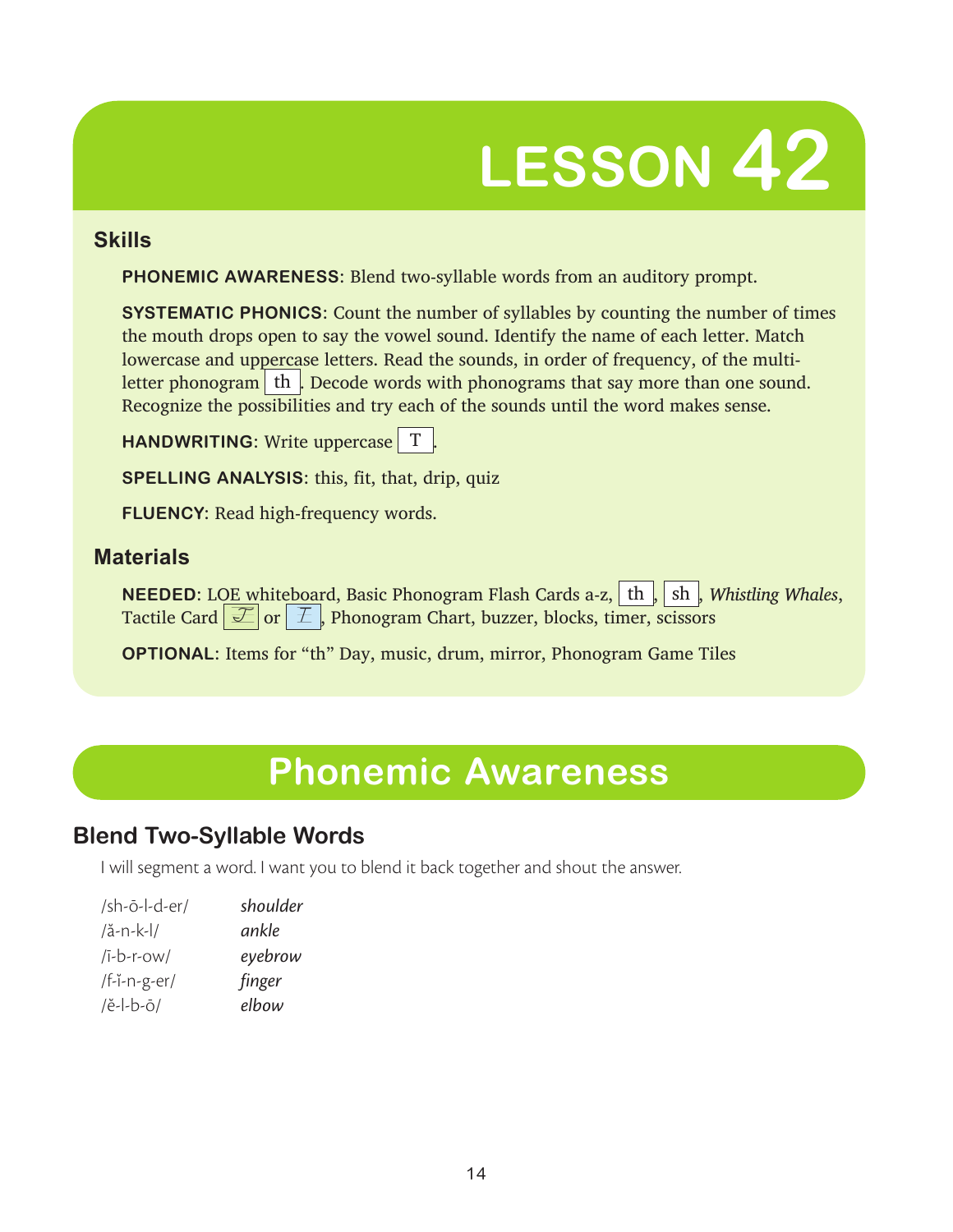# **Systematic Phonics**

## **The Phonogram** th

### Show the Phonogram Card  $\vert$  th  $\vert$

This says /th-TH/. What does it say? */th-TH/* How many letters are used to write /th-TH/? *two*

Say /th/ and /TH/. What is the same about how you say these sounds? *My mouth is in the same position. I put my tongue under my teeth and blow.*

Why do they sound different? *My voice box is on for /TH/ and off for /th/.*

Write /th-TH/ three times on your whiteboard. Which one is the neatest? Put a smiley face by it.

# Basic Phonogram Flash Card th **Whiteboard** /th/ represents the unvoiced sound **Teacher Tip**

found in *thin*, *think*, and *thought*. /TH/ represents the voiced sound found in *this*, *these*, and *that*.

### **Speech Tip**

If a student is struggling to say the sound /th/, tell the student to begin by saying /s/. While saying /s/, slowly move the tongue forward until it is touching the bottom of the top teeth. To aid the student in saying /TH/, begin with /z/.

## **Whistling Whales**

Open to the  $\boxed{\text{th}}$  page and point to the phonogram  $\boxed{\text{th}}$ 

What does this say? */th-TH/*

Listen for this phonogram as I read the words. If you hear me say /th/ or /TH/, say the sound and point to your tongue.

## **Phonogram Game: Teacher Trouble**

Have the student quiz the teacher on reading the phonograms (a to z, plus sh and th). The teacher should make several "mistakes." When the teacher makes a mistake, the student can ring a buzzer.

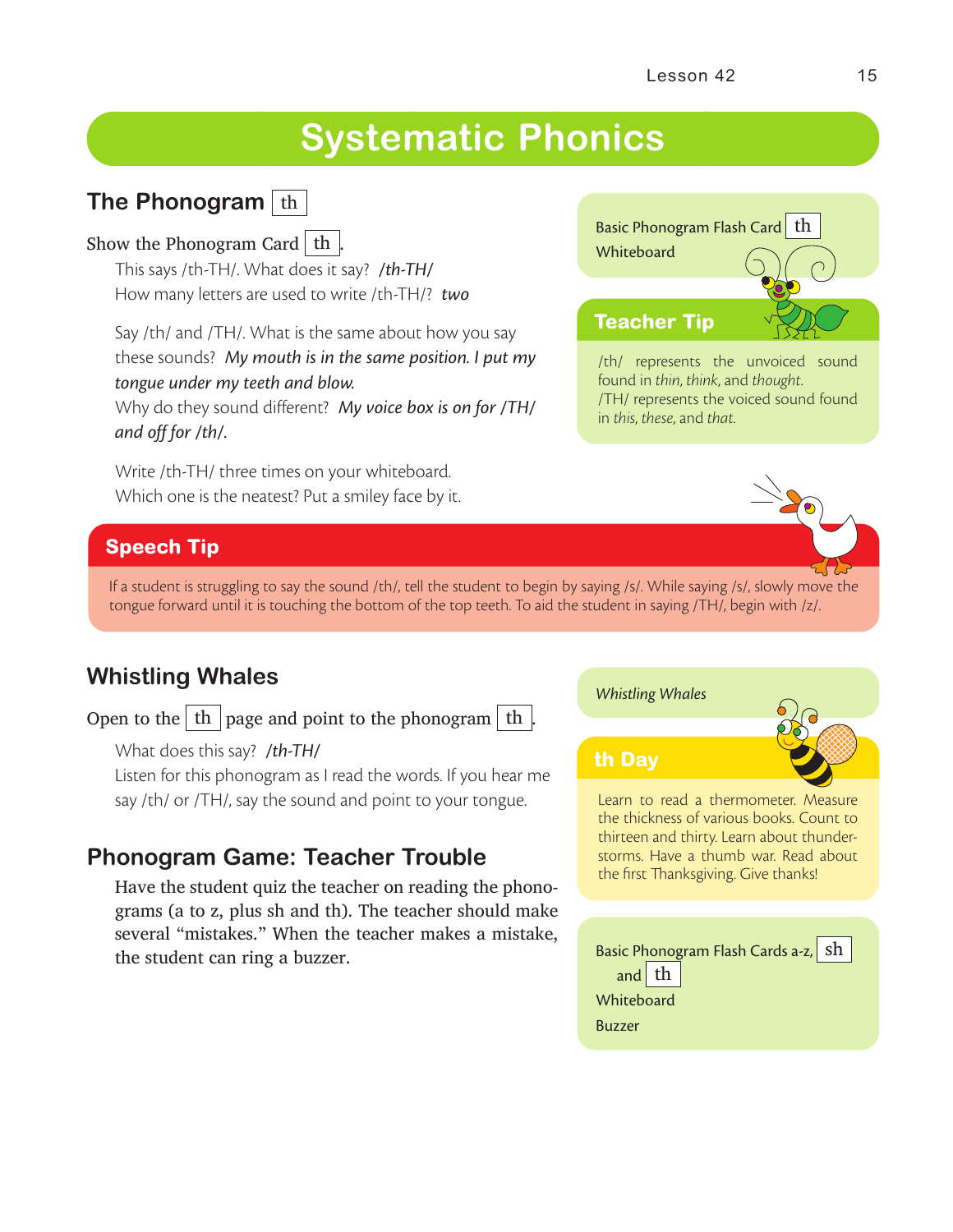# **Handwriting**

## **Write Uppercase** T

|  |  | 42.1 Uppercase T – page 7 |
|--|--|---------------------------|
|--|--|---------------------------|

In your workbook you will see an uppercase and lowercase

/t/ as it is printed in books, and a handwritten uppercase and

lowercase /t/. What do you notice about the first two? *The uppercase /t/ is taller and the top sides bend down. The uppercase /t/ has a base that it is standing on. The uppercase /t/ is crossed at the top. The lowercase /t/ has a curve on the bottom and the cross is not at the top.*

The last two are how we write /t/. What do you notice? *Cursive – The uppercase /t/ is taller. It has a scoop at the bottom. The top line has a swerve. Manuscript – The uppercase /t/ is taller. The line is across the top. The lowercase /t/ has the line across the middle.*

Let's learn how to write the uppercase /t/.

Demonstrate how to write /t/ using  $\mathcal{F}$  or  $\mathcal{F}$ .



*Start just below the top line.*  <sup>1</sup>**Slash** down to the baseline, <sup>2</sup>**scoop** up to halfway between the baseline and the midline, <sup>3</sup>glide across, <sup>4</sup> pick up the pencil, <sup>®</sup>swerve at the top.

Start at the top line. <sup>®</sup>Straight<br>to the baseline, <sup>®</sup>pick up the<br>pencil, ®**cross** at the top line. to the baseline,  $^\textcircled{\tiny 2}$ pick up the pencil, 3**cross** at the top line.

Write uppercase /t/ three times on the Tactile Card or in the air, using your pointer finger.

Write uppercase /t/ three times on the whiteboard. Which one looks most like the Tactile Card? Put a smiley face next to the best /t/.

| Whiteboard                    |  |
|-------------------------------|--|
| Tactile Card $\mathcal{I}$ or |  |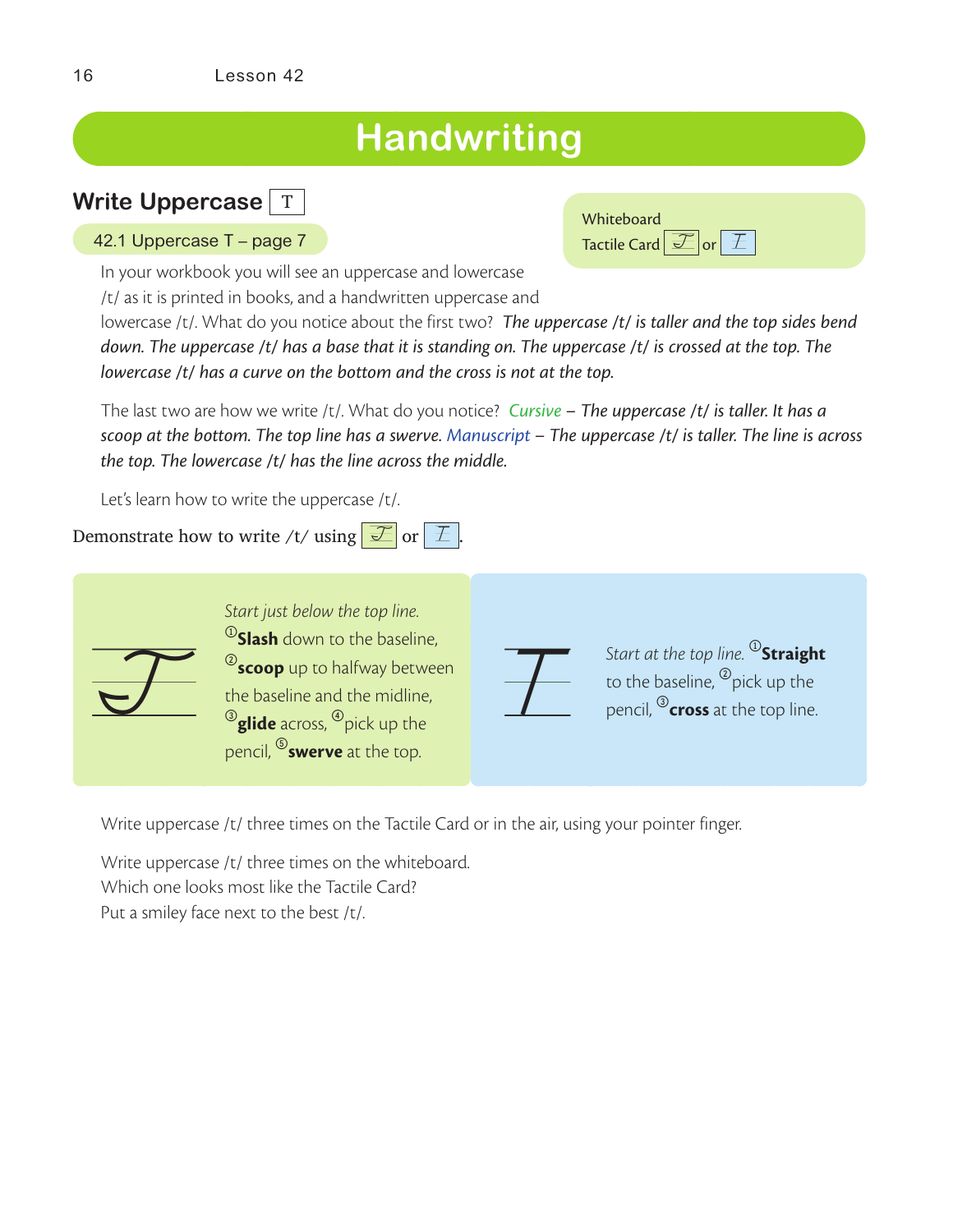## **Optional: Writing on Paper**

If the students are ready for writing with a pencil and paper, practice using the workbook page below. Otherwise, continue with large motor practice.

### 42.1 Uppercase T – page 7

Write uppercase /t/ three times on your favorite line size. Circle your favorite uppercase /t/.

### 42.2 Matching Phonograms – page 8

Match the handwritten and bookface letters.

# **Systematic Phonics**

### **Letter Names**

### 41.1 Phonogram Desk Chart – page 1

I will point to the phonograms and say the name. As I point to each phonogram, tell me the sounds it makes.

### **Optional:** Play a recording or sing the commonly known

ABC (Alphabet) song. Point to each phonogram as you sing its name. Ask the students to sing along if they know the song.

### **Syllables**

What is a vowel? *A vowel can be sung while the mouth is open.*

What kind of sound is blocked? *consonant*

When you open your mouth to say a vowel and then close it in some way to say a consonant, it makes a beat.

### Show your hands opening and then coming together and clapping.

Words have beats. The beats in words are called syllables. We can count the syllables in words by feeling how many times our mouths open to say the vowel sound.

Place your hand under you chin. I will say a word, and you say it back. Feel how many times your mouth opens when you say the word.

bookshelf *bookshelf two syllables* baby *baby two syllables*

41.1 Phonogram Desk Chart *Music Drum Mirror*



Before teaching syllables, play music with a strong beat. March, clap, dance, and pound on drums. Feel the beat.

Have students look in a mirror while saying the words. Ask them to count the number of times their mouth opens and closes.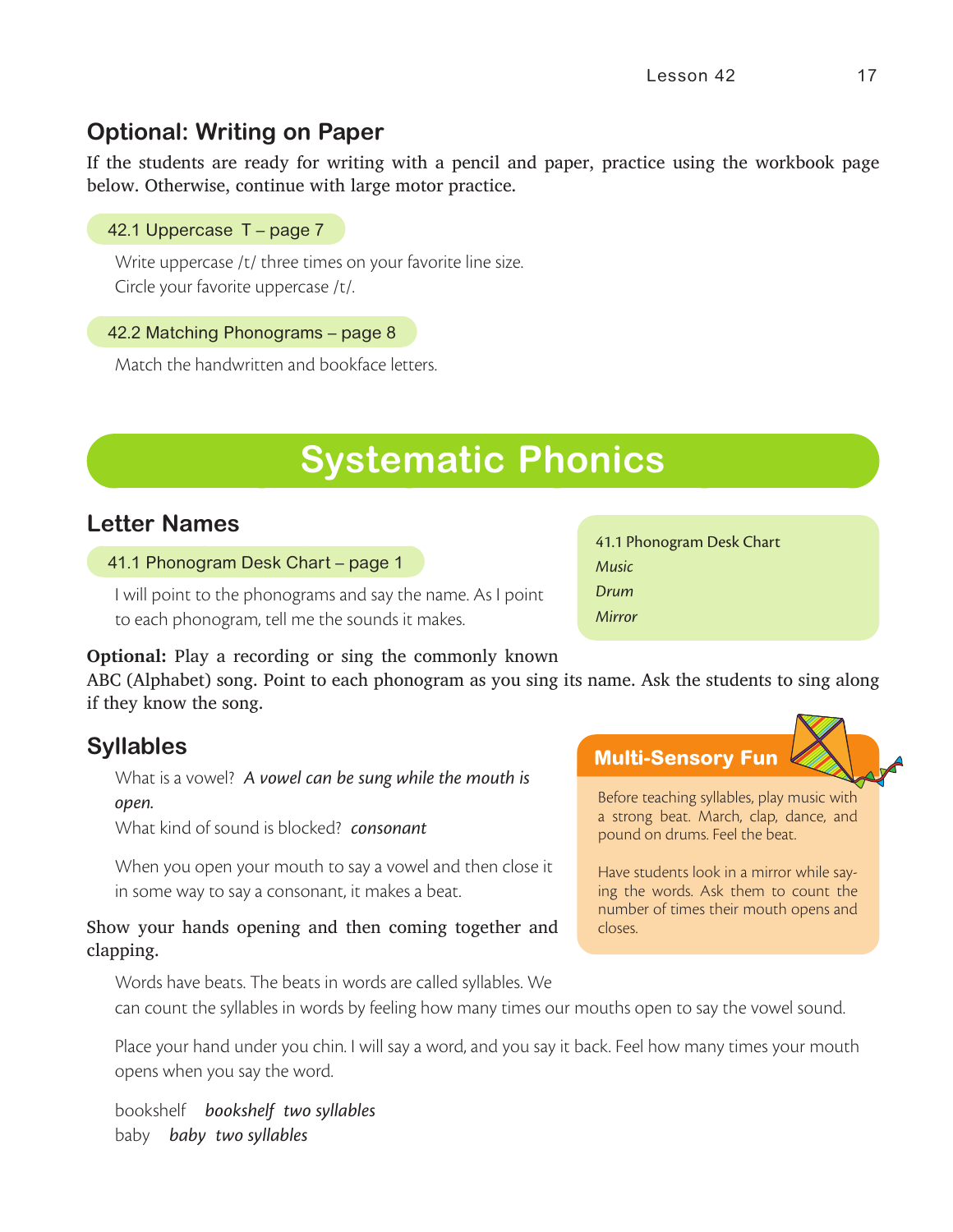man *man one syllable* pinecone *pinecone two syllables* slide *slide one syllable* pen *pen one syllable*

# **Spelling Analysis**

## **Spelling Analysis**

Teach the words using the steps for Spelling Analysis. Direct students to write the words on their whiteboards or with Phonogram Game Tiles.

|    | <b>Word</b> | <b>Sentence</b>                       | Say-<br>to-Spell | <b>Markings</b> | <b>Spelling</b><br><b>Hints</b>                                                  |
|----|-------------|---------------------------------------|------------------|-----------------|----------------------------------------------------------------------------------|
|    | this        | This is my new sweater.               | <b>TH</b> is     | -2<br>this      | See below. Underline /TH/.<br>Put a 2 over it. /th-TH/ said<br>its second sound. |
| 2. | fit         | Do those pants fit?                   | fĭt              | fit             | All first sounds.                                                                |
| 3. | that        | That pan is hot.                      | <b>TH</b> ăt     | that            | See below. Underline /TH/.<br>Put a 2 over it. /th-TH/ said<br>its second sound. |
| 4. | drip        | Wipe up the drip of water.            | drip             | drip            | All first sounds.                                                                |
| 5. | quiz        | We will have a math quiz<br>tomorrow. | kwĭz             | quiz            | Underline the /kw/.                                                              |

### **this**

The first word is *this*. This is my new sweater. *this* Place your hand under your chin and say, "this." How many syllables are in *this*? *this, one* Let's sound out *this*. */TH-ĭ-s/* Now write *this*.

The student writes *this* on her whiteboard.

It is now my turn to write *this*. Sound it out as I write it. */TH-ĭ-s/* Do you see two letters working together to say one sound? */TH/* Underline /TH/. Which sound of /th-TH/ is it? *second* To remind us /th-TH/ is saying its second sound, we will write a 2 over it. Let's sound it out together */TH-ĭ-s/ this*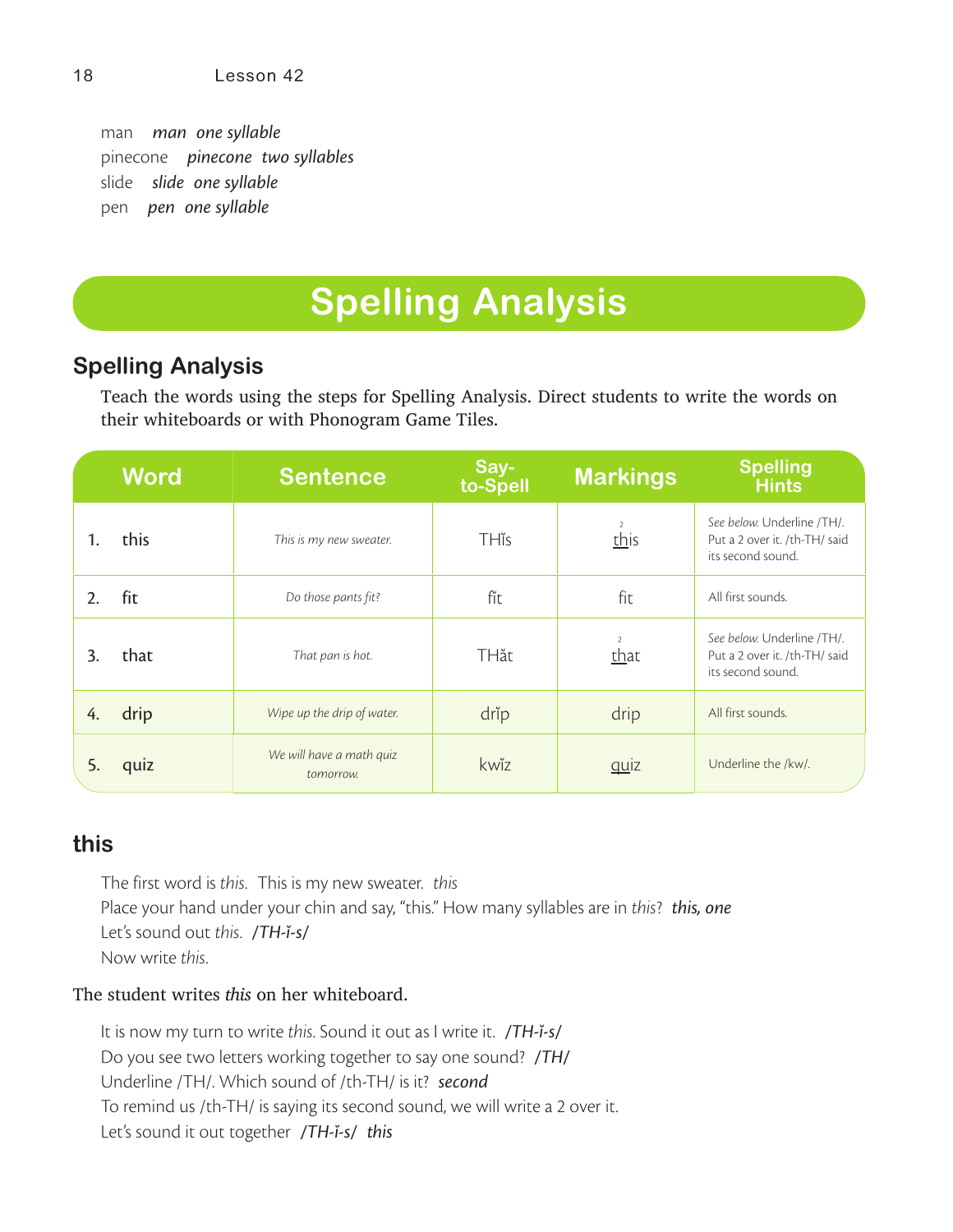### **that**

The next word is *that*. That pan is hot. *that* Place your hand under your chin and say, "that." How many syllables are in *that*? *that, one* Let's sound out *that*. */TH-ă-t/* Now write *that*.

### The student writes *that* on her whiteboard.

It is now my turn to write *that*. Sound it out as I write it. */TH-ă-t/* Do you see two letters working together to say one sound? */TH/* Underline /TH/. Which sound of /th-TH/ is it? *second* To remind us /th-TH/ is saying its second sound, we will write a 2 over it. Let's sound it out together. */TH-ă-t/ that*

## **Fluency**

### **Decoding Sounds**

How many sounds does /th-TH/ have? *two* What are some other phonograms we have learned that say more than one sound? */ŏ-ō-ö/, /s-z/, /k-s/, etc…* When we are reading a word, we will not always know which sound of a phonogram to use. Sometimes there is a rule that lets us know, and we will learn more of these later, but when you aren't sure, you can try the first sound first, and then the next sound, and then the next sound to see if it makes sense.

Write *them* on the board. Underline the phonogram th.

Sound out this word. If you don't know which sound of

When students read a word and aren't sure what sound a phonogram should say, they should start with the first, most common sound and then try the addi-

**Teacher Tip**

tional sounds to see what makes sense. This will happen increasingly quickly with practice. There are often (but not always) rules that limit or determine which sound is used, and these rules will be taught in the coming lessons.

/th-TH/ to use, try the first sound, /th/, first. If the word does not make sense with that sound, then try the second sound, /TH/. */th-e-m/ With the first sound, /th/, it doesn't sound like a word that I know. /TH-e-m/ With the second sound, /TH/, it is a word that I know: them.*

Continue with *think (first sound of /th-TH/)*, *has (second sound of /s-z/)*, and *bus (first sound of /s-z/)*.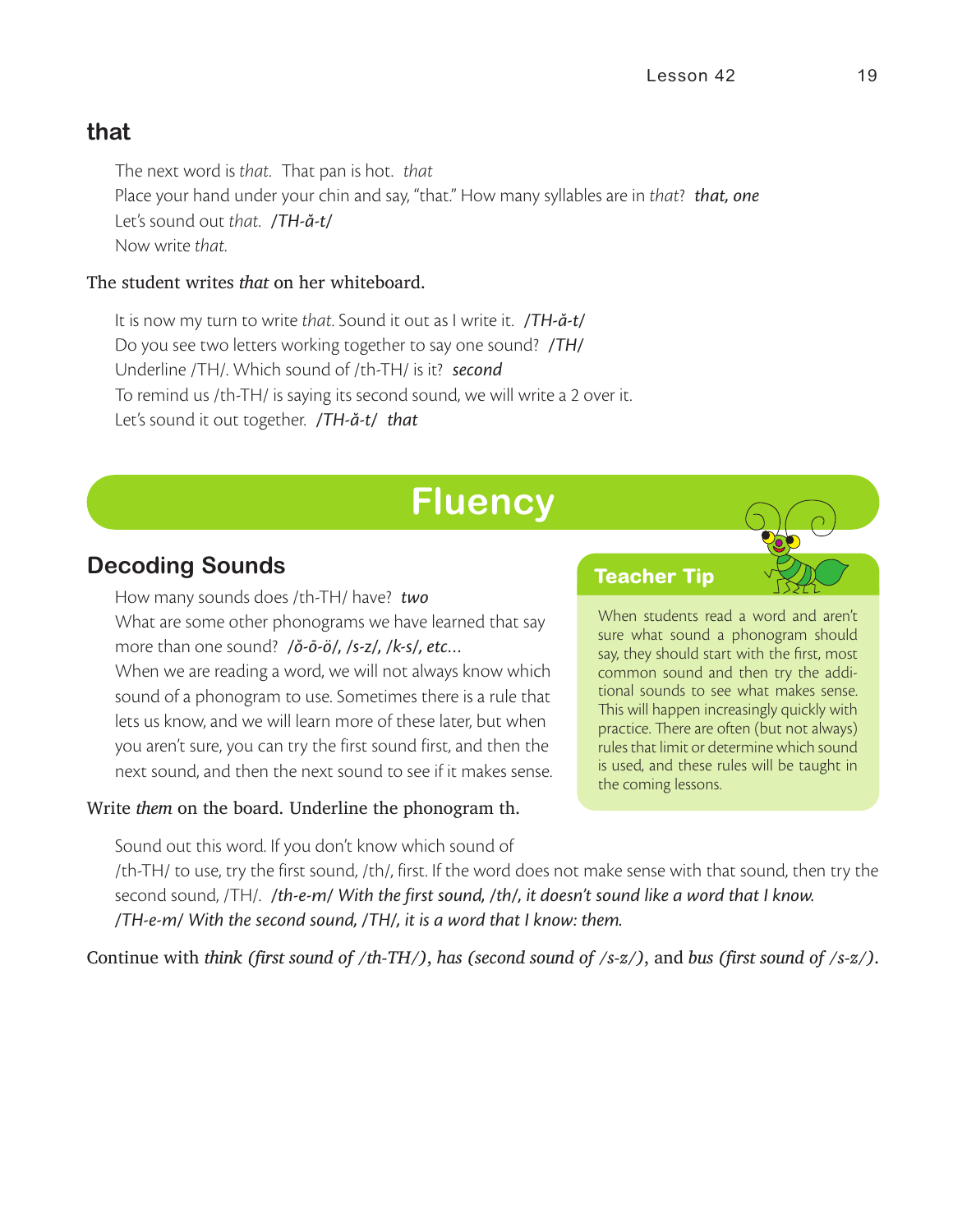### **High-Frequency Word Race**

#### 42.3 Fluency Practice – pages 9-10

Cut out the words. Put them in a pile face down. Set a timer for two minutes.

Draw a word. Read it aloud. For each word you read correctly place a block on the tower.

#### Repeat.

Challenge the student to try again and see if he can read more words in two minutes this time.

### **Classroom High-Frequency Word Race**

42.3 Fluency Practice – pages 9-10

Cut out the words. Put them in a pile face down. Ask the students to form a line. Assign one student to put the blocks on the tower. Set a timer for two minutes.

Ask the first student to draw a word, then read it aloud. When he reads it correctly have the student add a block to the tower. The next student reads the next word… How many words can the class read in two minutes? Repeat.

Save the high-frequency word cards for future lessons.



Save the high-frequency words from lessons 42, 48, 51, 63, 66-70, 77, and 80 and collect them in a "word bucket." See the Lesson 66 fluency section for directions for creating a word bucket.

**Scissors** Timer **Blocks** 

### **Teacher Tip**

High-frequency words are listed in a chart in the introduction to this book in the order these words are introduced in the lessons. Students have already encountered seven high-frequency words before playing this game.

### **Teacher Tip**

This activity also teaches graphing.

### **Teacher Tip**

It is highly recommended that teachers save and collect the high-frequency words from lessons 42, 48, 51, 63, 66-70, 77, and 80. Laminate the High-Frequency Word Cards for durability, and save them in a "word bucket." See the fluency section in Lesson 66 for directions for creating a word bucket.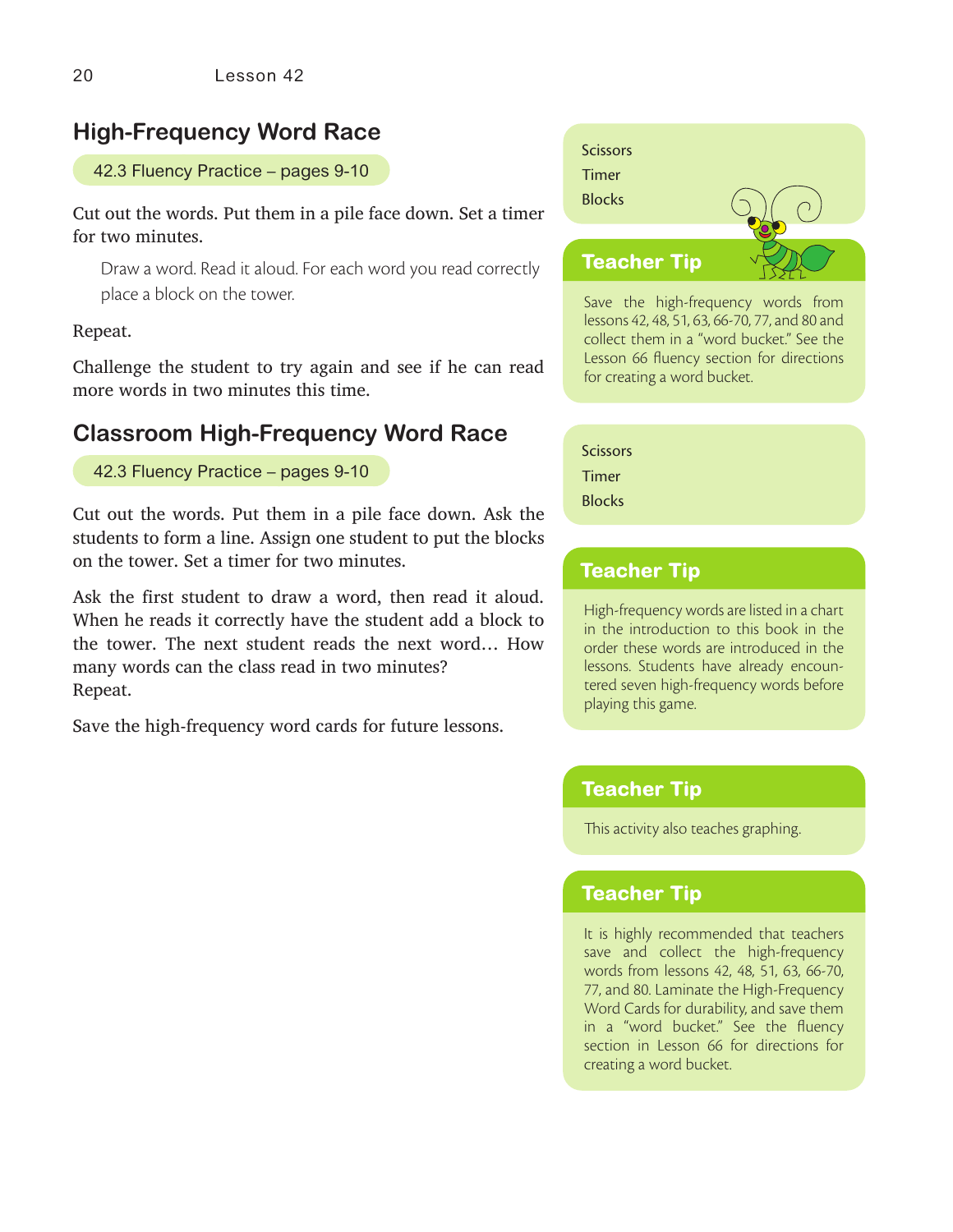# **LESSON 64**

### **Skills**

**PHONEMIC AWARENESS:** Rhyme one-syllable words.

**SYSTEMATIC PHONICS:** Read the sound of the multi-letter phonogram ar .

**HANDWRITING:** Write uppercase G.

**SPELLING ANALYSIS:** car, far, same, jar, ring

**COMPREHENSION & FLUENCY:** Order a sequence of events. Demonstrate understanding of a sentence the student has independently decoded. Reread a text.

## **Materials**

**NEEDED:** LOE whiteboard, Basic Phonogram Flash Card ar , *Whistling Whales*, two sets of Phonogram Game Cards, timer, cloth bag, Tactile Card  $\mathbb{Z}$  or  $\mathbb{G}$ , scissors

**OPTIONAL:** Phonogram Game Tiles

# **Systematic Phonics**



Show the Phonogram Card  $\alpha$  |

This says /ar/. What does it say? */ar/* Write /ar/ three times on your whiteboard.

## **Whistling Whales**

Open to the  $\vert$  ar  $\vert$  page and point to the phonogram  $\vert$  ar  $\vert$ 

What does this say? */ar/* Listen for the sound /ar/ as I read. When you hear me say /ar/, stand up and shout /ar/.



## **Speech Tip**

Some children struggle to articulate the sound /ar/. Begin by asking the student to say /r/. Ask the child to feel where his tongue is and how it is touching the sides of his teeth. Then ask the student to say /ä/. Feel how the mouth is open and the tongue is relaxed. Ask the student to say /ä/ then /r/, feeling his tongue and mouth. Then slowly blend the two sounds together.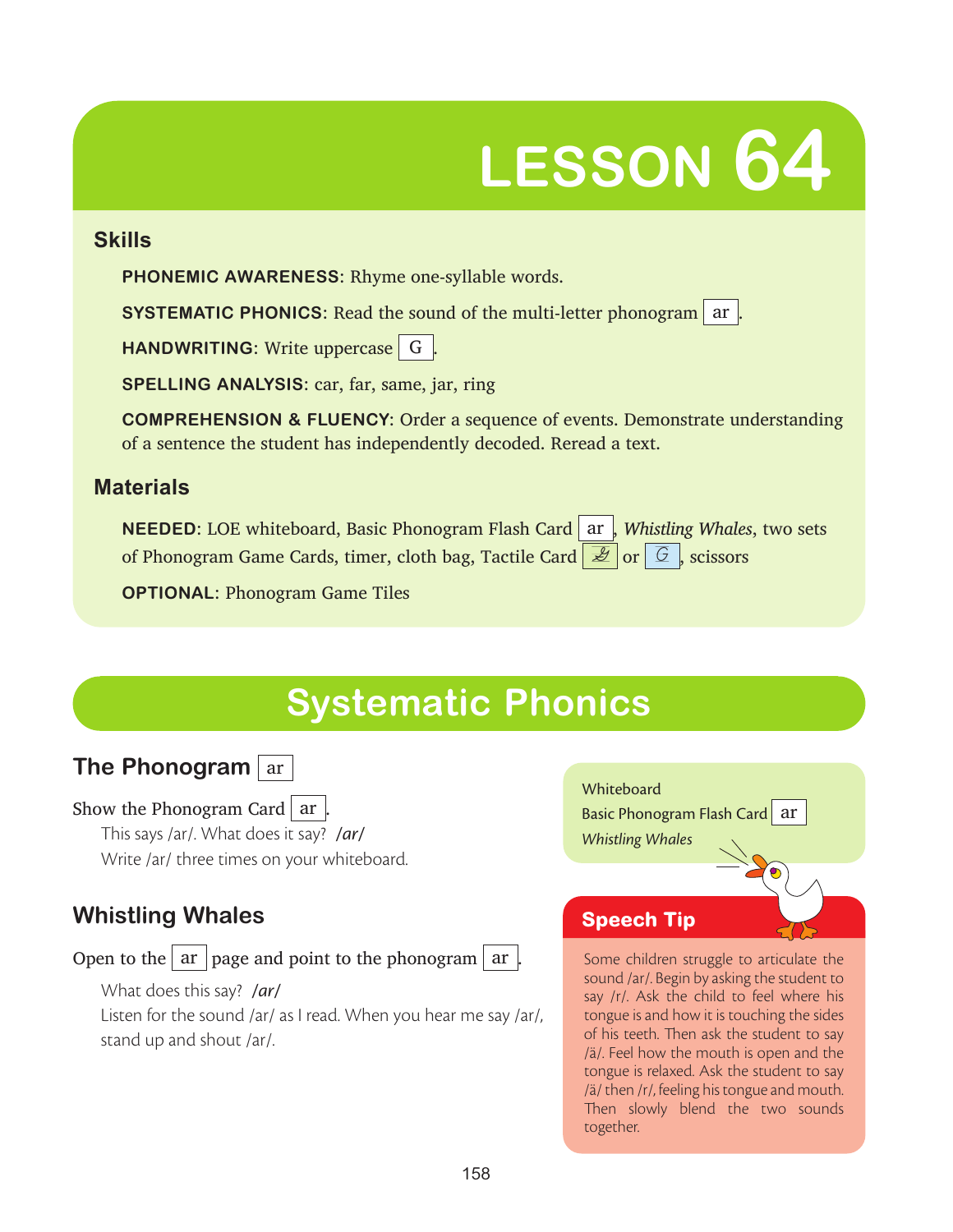## **Phonogram Practice: Rotten Egg**

Place all the Phonogram Game Cards in the bag with the *Rotten Egg* card(s). Set the timer for an undisclosed time of 1-3 minutes. Students\* take turns drawing a card and reading the phonogram aloud. If they get it right, they keep the card and pass the bag to the next player. If they do not read the phonogram correctly, they must put it back in the bag and pass the bag to the next person. If a student draws a *Rotten Egg* card, he must put all his cards back in the bag and pass it to the next player. Play ends when the timer beeps. The student holding the most cards wins.

\*Rotten Egg may be played with one student and a teacher.

### 2 sets of Phonogram Game Cards 1-2 Rotten Egg cards Timer Cloth bag *Snatch It! card*

### **Multi-Sensory Fun**

Add a Snatch It! card to the bag. If a student draws the Snatch It! card, she may take the cards of any other player.

# **Handwriting**

### **Write Uppercase** G

64.1 Uppercase G – page 123

Compare and contrast the uppercase and lowercase /g-j/ in a bookface font and in the handwriting font.

Let's learn how to write the uppercase /g-j/. Demonstrate how to write uppercase /g-j/ using  $\frac{g}{g}$  or  $\boxed{G}$ 

 $\chi^2$ 

*Start at the baseline.* <sup>0</sup>**Loop** up to the top line, 2**down** to the midline, 3**swing** up to halfway between the midline and the top line, 4**scoop** around past the baseline, 5**glide** across.



**Whiteboard** Tactile Card  $\mathbb{E}$  or  $\mathbb{G}$ 

Start just below the top line. <sup>1</sup>Roll<br>around past the baseline to the<br>midline, <sup>20</sup>**draw** a line straight<br>into the circle. around past the baseline to the midline, 2**draw** a line straight into the circle.

Write uppercase /g-j/ three times on the Tactile Card or in the air, using your pointer finger.

Write uppercase /g-j/ three times on your whiteboard.

Which one sits on the baseline the best?

Which one looks most like the Tactile Card?

Put a smiley face next to the best /g-j/.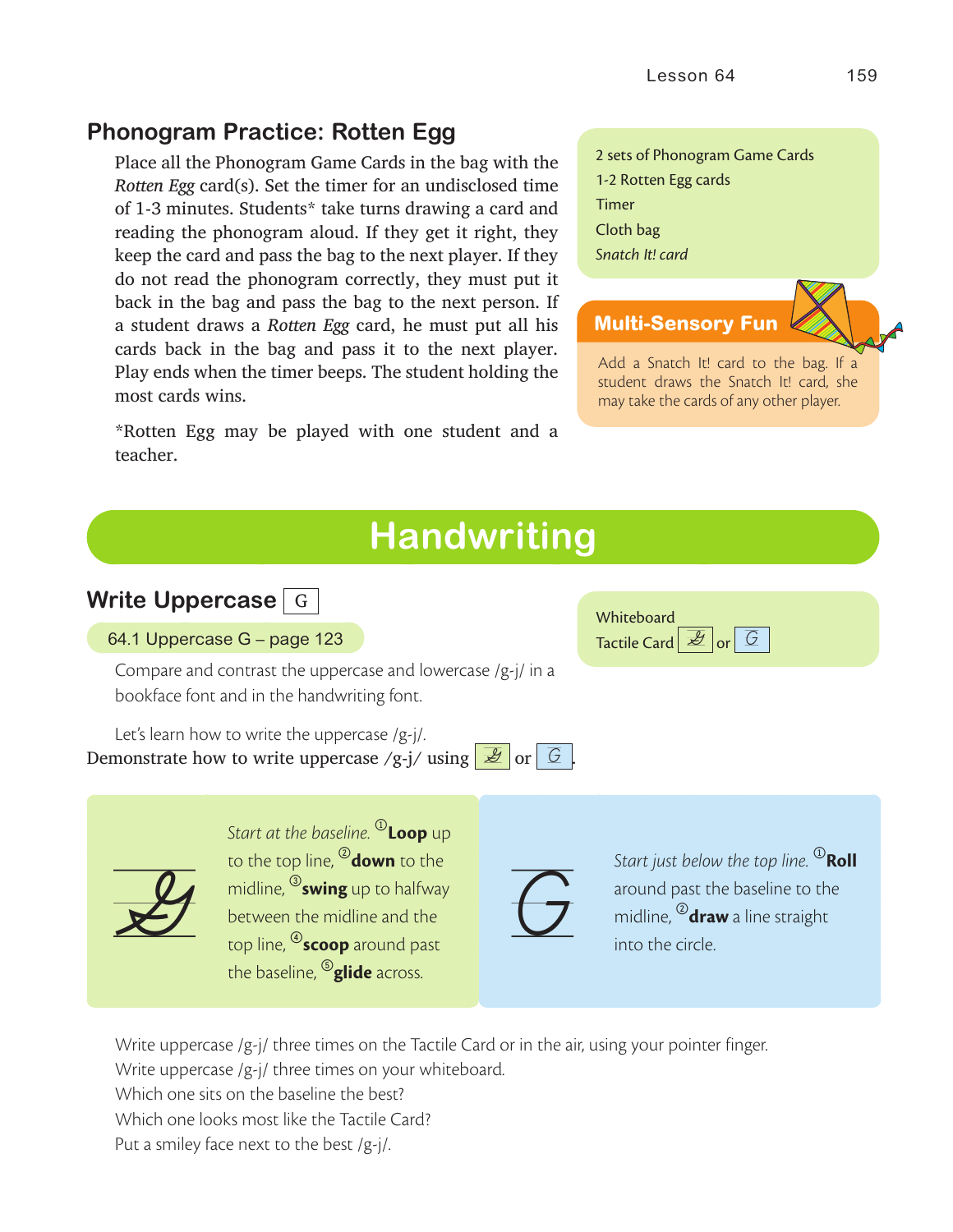## **Optional: Writing on Paper**

If the students are ready for writing with a pencil and paper, practice using the workbook page below. Otherwise, continue with large motor practice.

64.1 Uppercase G – page 123

Write uppercase /g-j/ three times on your favorite line size.

# **Phonemic Awareness**

## **Rhyme One-Syllable Words**

Today we will learn how to rhyme words. I will say two words that rhyme. I want you to tell me what you notice about the words.

hat cat *They both end in -at.*

Here are two more words that rhyme. What do you notice about them?

fold hold *They both end in -old*

I will say two words. If they rhyme, stand up and shout "yes!" If they do not rhyme, sit down and shake your head, "no."

| cold told yes |                | tree | hip <i>no</i>  |  |
|---------------|----------------|------|----------------|--|
| less          | ves ves        | sad  | lamp <i>no</i> |  |
| had           | look <i>no</i> | sad  | dad yes        |  |
| had           | mad yes        | lamp | ramp yes       |  |
| look          | book yes       |      |                |  |

#### 64.2 Rhyming – pages 124-125

Read the word. Look at the pictures. Circle the ones that rhyme with the word.



**Teacher Tip**

Many children with weak auditory skills struggle with rhyming. Rhyming requires students to break the word into sounds, isolate the final vowel and consonant sound and compare those sounds to another word. Rhyming skills are not needed to become fluent readers and spellers.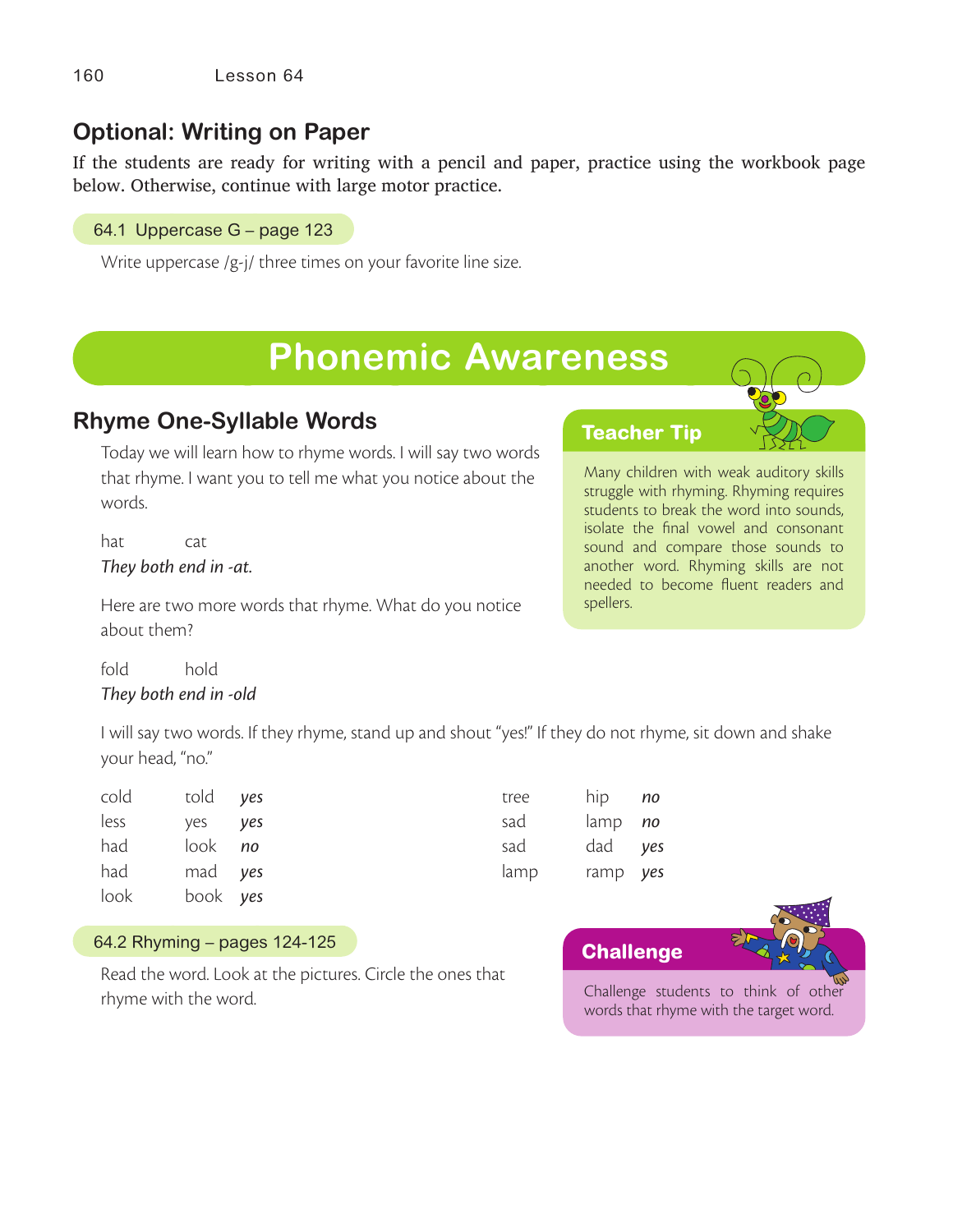# **Spelling Analysis**

### **Spelling Analysis**

Teach the words using the steps for Spelling Analysis. Direct students to write the words on their whiteboards or with Phonogram Game Tiles.

|    | <b>Word</b> | <b>Sentence</b>                  | Say-<br>to-Spell | <b>Markings</b>         | <b>Spelling</b><br><b>Hints</b>                                                                                  |
|----|-------------|----------------------------------|------------------|-------------------------|------------------------------------------------------------------------------------------------------------------|
|    | car         | My car is parked in back.        | kar              | <u>car</u>              | Underline /ar/.                                                                                                  |
|    | far         | How far did you run today?       | far              | f <u>ar</u>             | Underline /ar/.                                                                                                  |
| 3. | same        | They are wearing the same shirt. | sām              | sām <u>e</u>            | Put a line over the /a/.<br>Double underline the silent<br>E. The vowel said its long<br>sound because of the E. |
| 4. | jar         | Pass the jar of jam.             | jar              | $\underline{\text{ar}}$ | Underline /ar/.                                                                                                  |
| 5. | ring        | Did you hear my phone ring?      | ring             | r <sub>ing</sub>        | Underline /ng/.                                                                                                  |

# **Comprehension & Fluency**

## **Ben's Fun Day**

### 64.3 Ben's Fun Day – pages 126-127

Cut out the pictures.

Read Ben's Fun Day. After you read each sentence, find the picture that describes what Ben is doing and lay the picture on your desk. Then read the next sentence. Lay the picture that describes this sentence next to the first one, putting the pictures in order.



In a classroom, ask the students to read the sentence quietly, choose the picture, then hold it up to show you.

Reread the story. Do the pictures match? When you are finished, raise your hand and I will check them.

### **Multi-Sensory Fun**

Play a memory game with the pictures and sentences about Ben's Fun Day. Cut out the sentences and pictures. Place all the pictures and sentences face down on the table. Ask the student to choose one sentence and one picture. Read the sentence. If they match, he may keep them both and go again. If they do not match, he must flip them back over. Try to remember where each picture or sentence is. Take turns or keep trying until all the pictures and sentences are matched.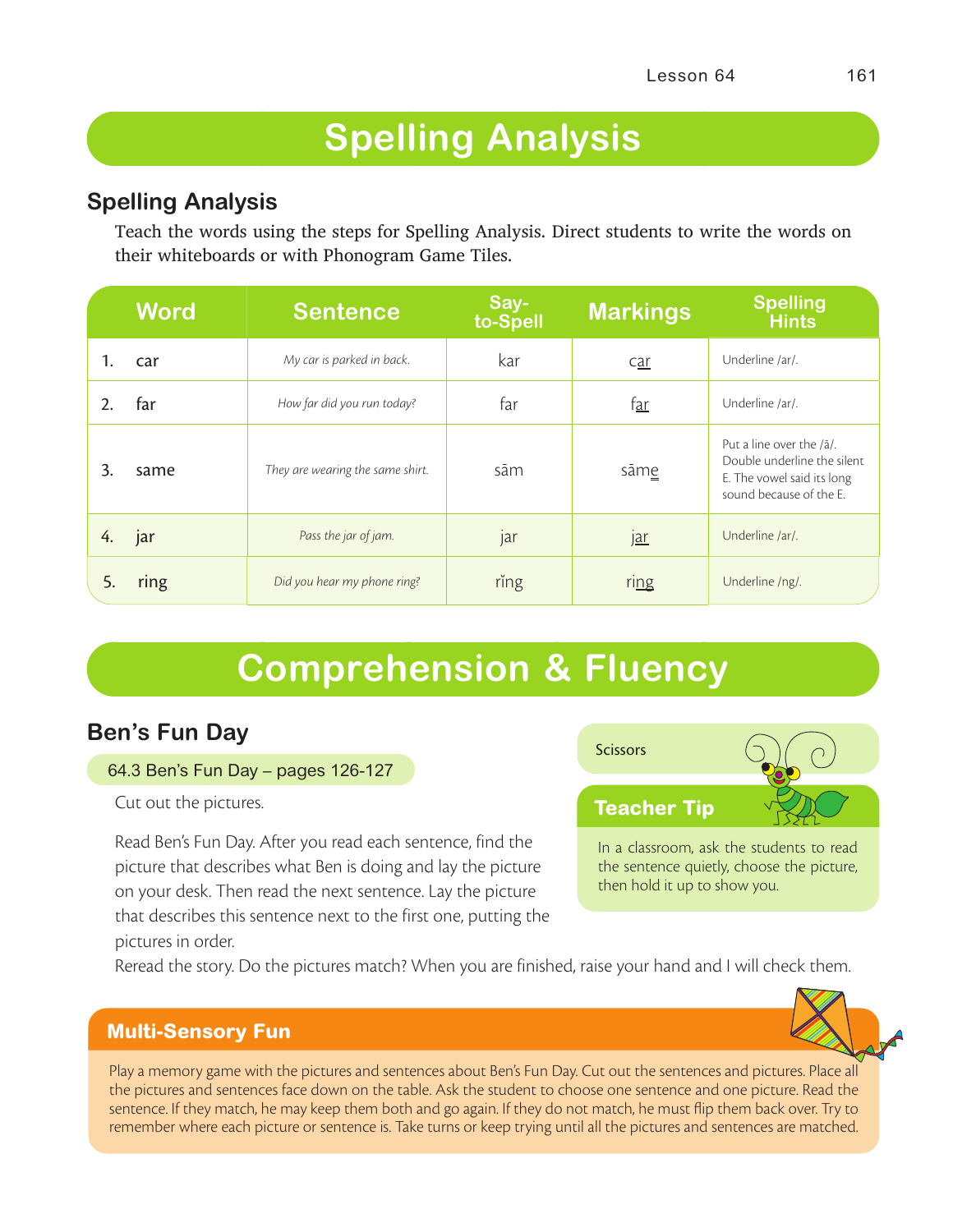# **ASSESSMENT G**

| <b>Skill</b><br><b>Area</b>                                                                                            |                                                                   | <b>Mastery</b> |
|------------------------------------------------------------------------------------------------------------------------|-------------------------------------------------------------------|----------------|
| <b>Systematic</b><br>Decode words that follow the rule To make a noun plural,<br><b>Phonics</b><br>add the ending -S.  |                                                                   |                |
|                                                                                                                        | Read the sounds of the multi-letter phonograms tch<br>ow ou  ough |                |
| Copy a sentence with an uppercase letter and<br><b>Handwriting</b><br>punctuation.                                     |                                                                   | $\overline{2}$ |
| <b>Comprehension</b><br>Demonstrate understanding of a sentence the student<br>& Fluency<br>has independently decoded. |                                                                   | $\overline{2}$ |
| <b>Fluency</b><br>Read high-frequency words.                                                                           |                                                                   | $\overline{2}$ |

Skills with a 1 should be mastered before students move on to the next lesson. For skills marked with a 2, students should demonstrate familiarity but not necessarily answer all the questions correctly. These skills will be practiced extensively in the upcoming lessons.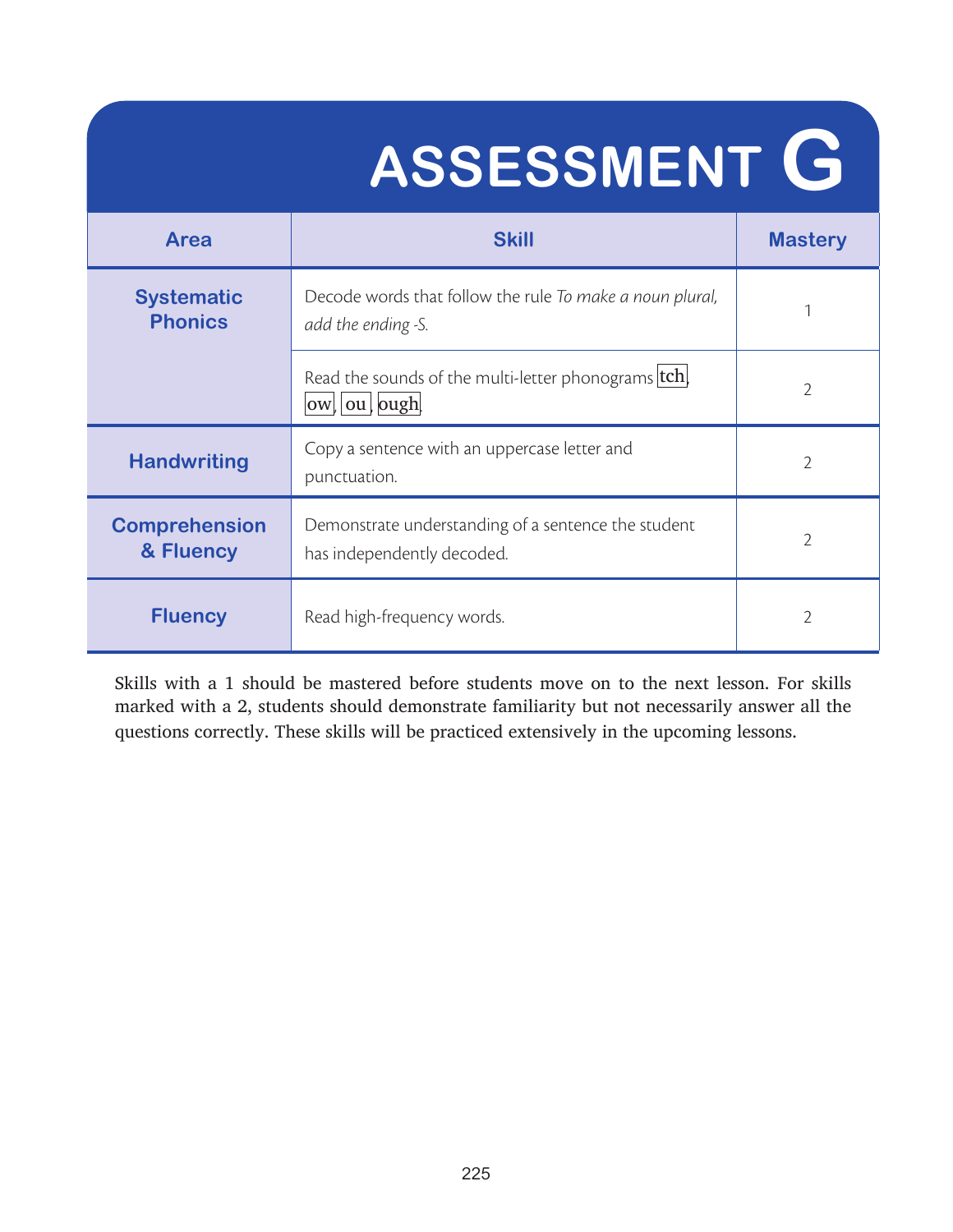# **Systematic Phonics**

### **Plurals**

G.1 Plurals – page 201

Look at the picture. Add an -S if it is needed to make the word plural.

# **Handwriting**

## **Handwriting**

G.2 Handwriting – page 202

Choose your favorite line size. Read the sentence, then write it.

# **Systematic Phonics**

### **Phonogram Assessment**

Ask the student to read each of the following phonogram cards: tch, ow, ou, ough.

## **What's That Phonogram?**

### G.3 What's That Phonogram? – page 203

On your page are groups of four phonograms. I will say a phonogram's sound(s). Color the phonogram with your highlighter.

- 1. /ch/ three-letter /ch/
- 2. /ŏ-ō-ö-ow-ŭf-ŏf/
- 3. /ow-ō-ö-ŭ-ü/
- 4. /ow-ō/

Basic Phonogram Flash Cards | tch || ow || ou || ough|

Highlighter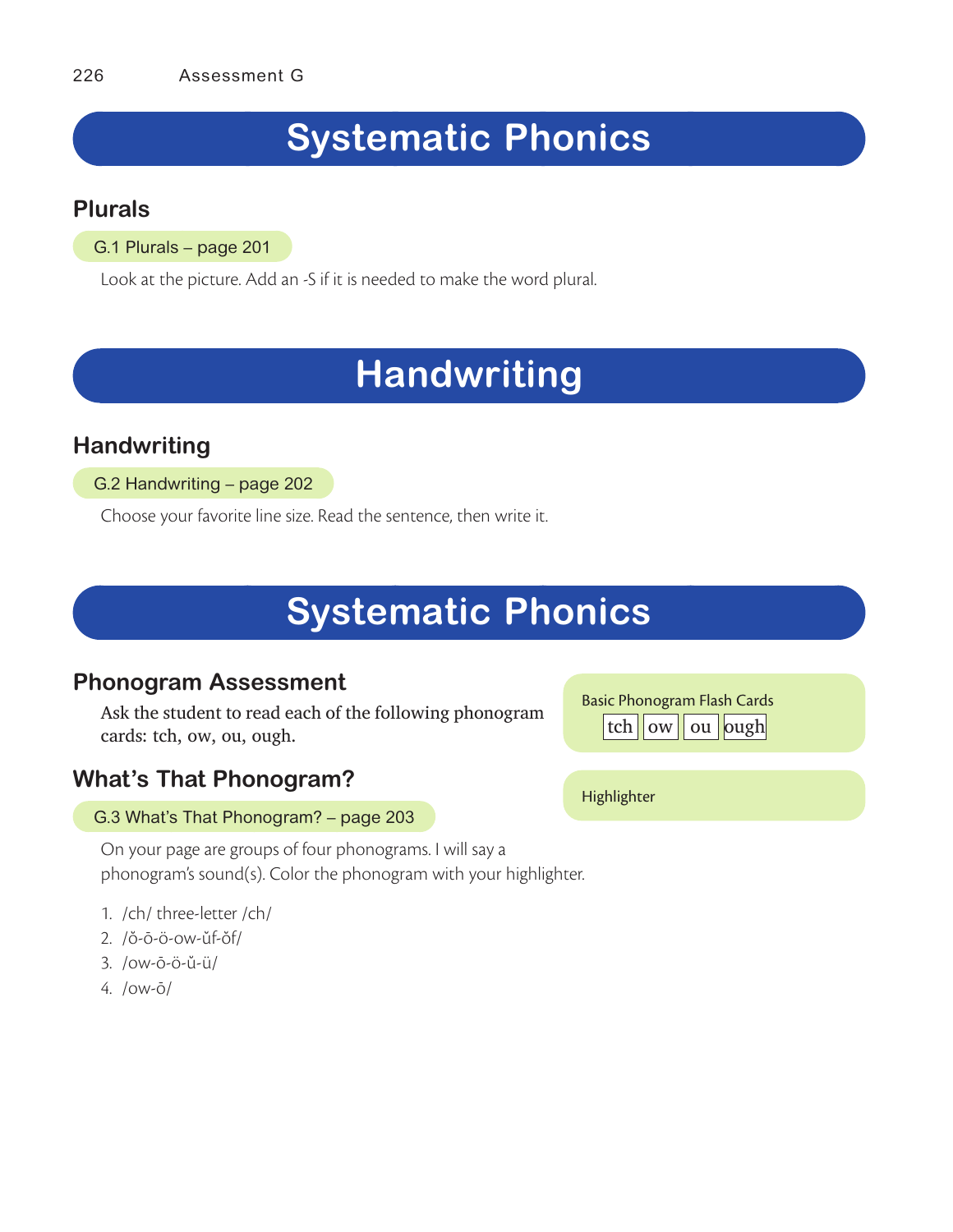# **Comprehension**

## **Sentence Comprehension**

G.4 Matching – pages 204-205

Read the sentence. Match it to the correct picture.

### **Teacher Tip**

Ask students to read the sentences aloud. Observe the strategies the student uses to decode the words which have multiple options for sounds.

# **Fluency**

## **High-Frequency Words**

G.5 High-Frequency Words – page206

Read each word.

**Multi-Sensory Fun**

Write the words on index cards and hide them around the room.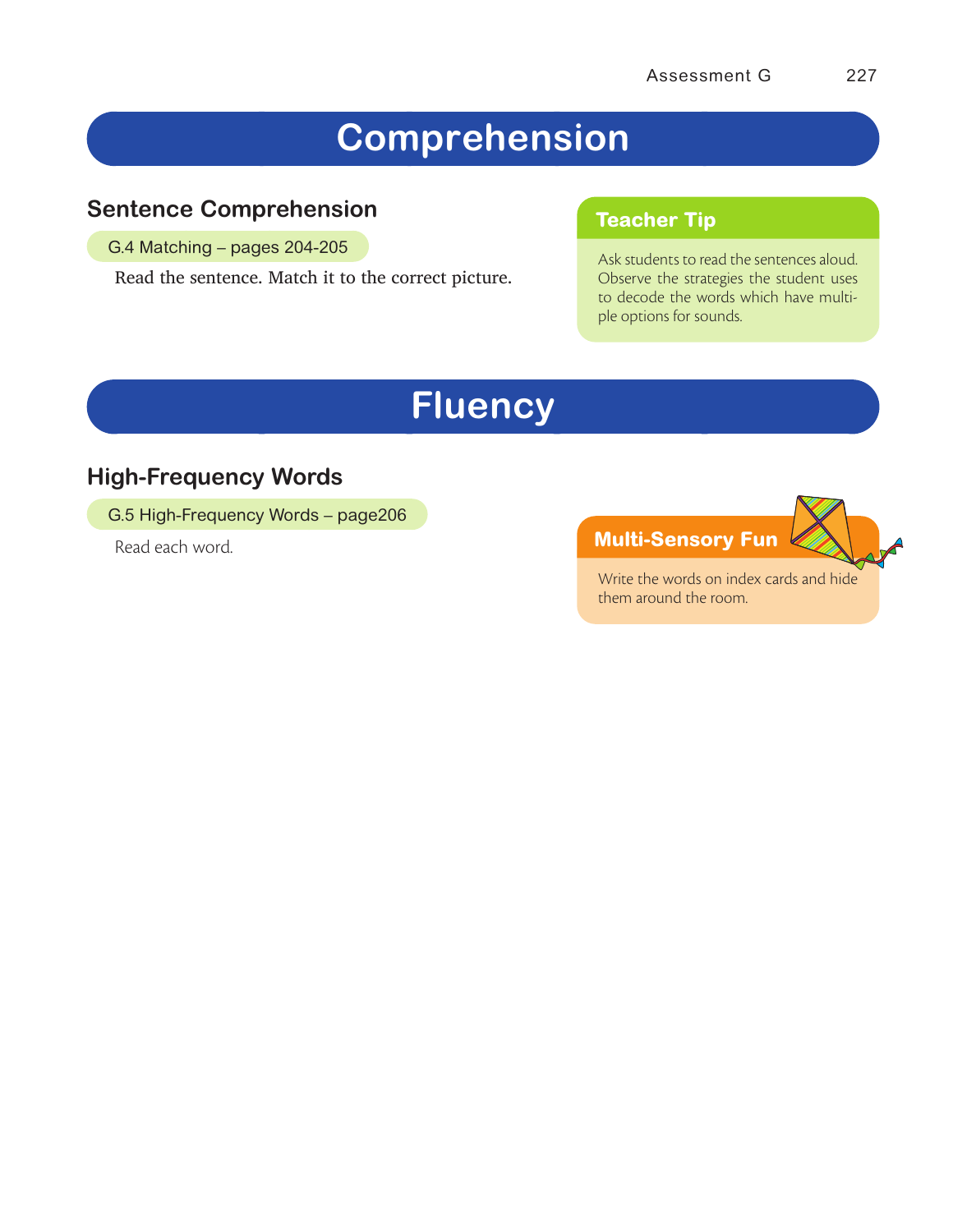# **Practice Ideas**

### **Handwriting**

Using the Tactile Cards, reteach how to write any of the phonograms which are difficult. Break down each step and have the student repeat the short, bold directions aloud.

"Optional Blind Writing" on page 49 "Phonogram Baseball" on page 66 "Phonogram Challenge" on page 91 "Phonogram Practice: Sensory Writing" on page 171 "Phonogram Finger Painting" on page 189 "Phonogram Race" on page 212

### **Phonograms**

"Phonogram Game: Go Fish" on page 80 "Timed Phonogram Reading" on page 86 "Phonogram Game: Last One!" on page 98 "Phonogram Boat Race" on page 102 "Phonogram Practice: Speed Writing" on page 125 "Phonogram Slap" on page 130 "Phonogram Tight Rope" on page 184 "Phonogram Memory" on page 194 "Snatch the Phonogram" on page 208 "Rotten Egg" on page 221

### **High-Frequency Words**

"Fox in the Hen House" on page 195 "Bingo" on page 214

## **Reading**

"Reading Comprehension" on page 209

# **Teacher Tip**

Students who struggle with handwriting should practice writing using large motor movements. It is also beneficial for these students to recite the bold, rhythmic directions aloud when writing.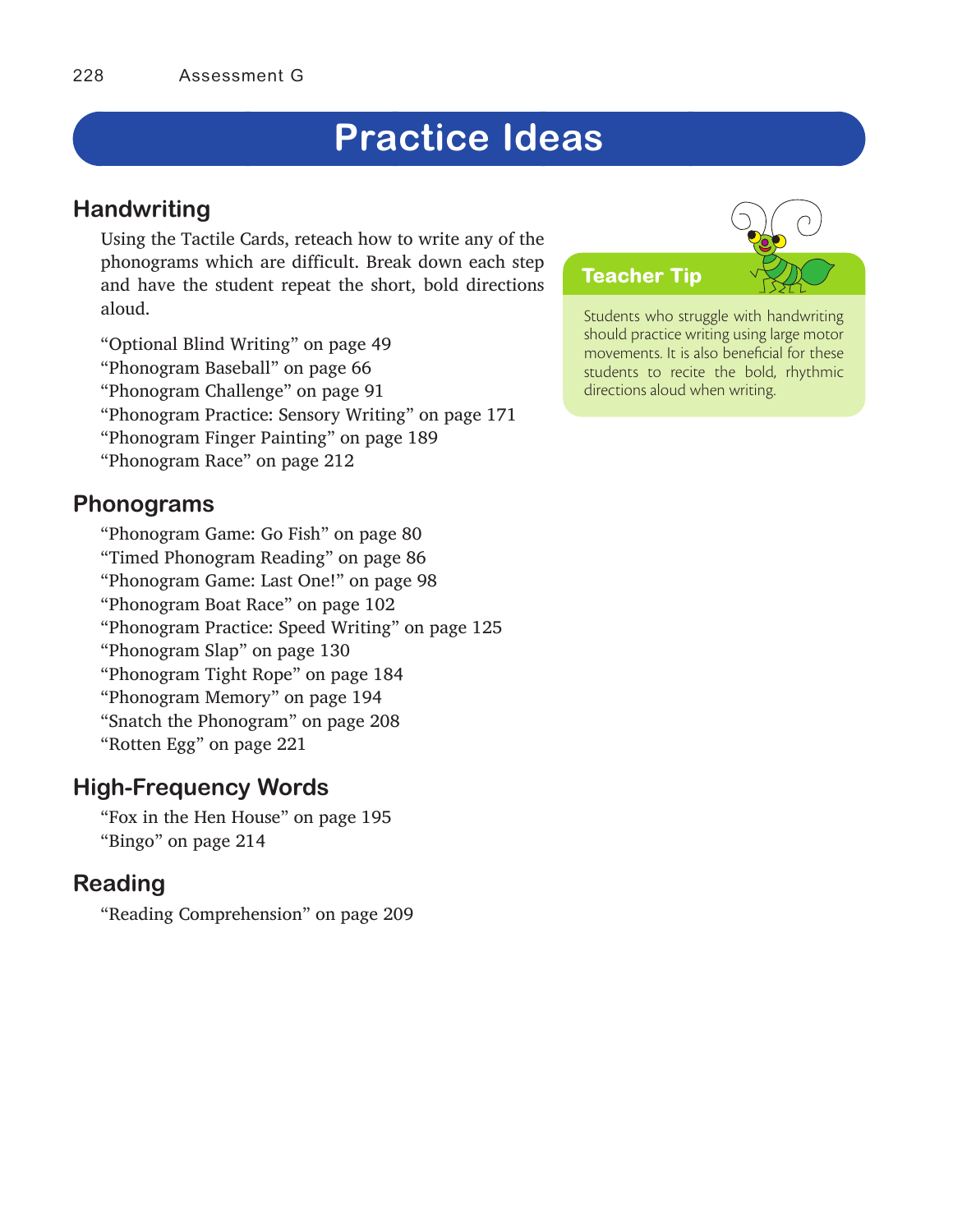# **LESSON 78**

### **Skills**

**PHONEMIC AWARENESS:** Rhyme one-syllable words.

**SYSTEMATIC PHONICS:** Decode words that follow the rule *When a one-syllable word ends in a single vowel Y, it always says /i/.* 

**HANDWRITING:** Copy a sentence from a model.

**SPELLING ANALYSIS:** by, show, fly, pass, ate

**COMPREHENSION & FLUENCY:** Follow written directions to perform a task. Reread a text. Make inferences. Analyze the author's intent.

**COMPOSITION:** Tell an oral story.

### **Materials**

**NEEDED:** LOE whiteboard, Basic Phonogram Flash Card | y |, large whiteboard, small soft ball, Young Artist Series 7: *The Corn Maze*

**OPTIONAL:** Phonogram Game Tiles, scissors, NERF<sup>®</sup> gun with suction cup darts

# **Systematic Phonics**

## **Y Says Long /ī/**

Today you need to be a spelling detective.

Basic Phonogram Flash Card | y

### Show the Basic Phonogram Flash Card  $\vert y \vert$

What does this phonogram say? */y-ĭ-ī-ē/*

Today we will learn when this phonogram says the long /ī/ sound.

### 78.1 Spelling Mystery – page 218

In your workbook you have a list of words. I will read the beginning of the list. When you think you can continue reading the list, raise your hand and you can take over.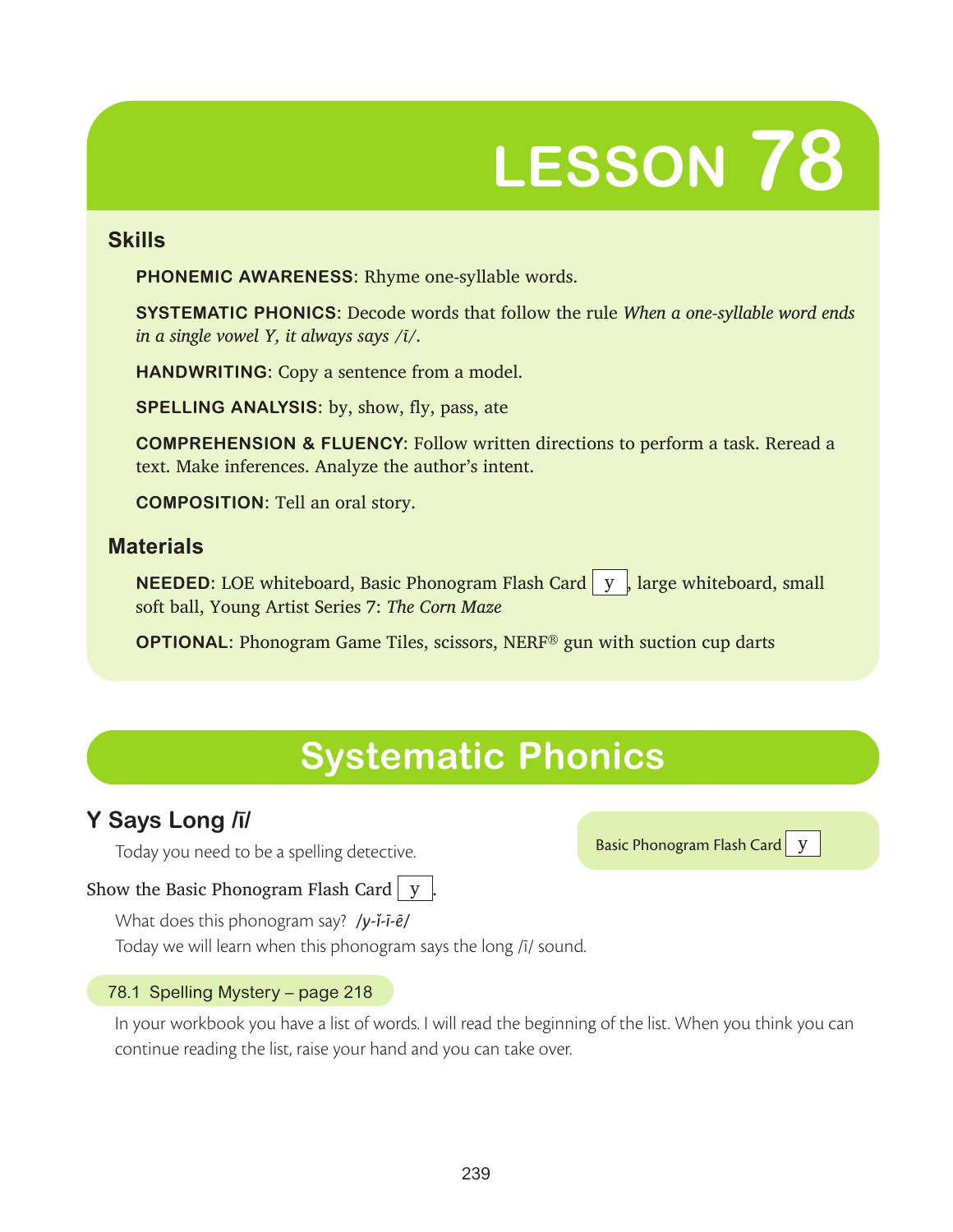| by  | spy | fry |
|-----|-----|-----|
| sky | my  | shy |
| try | dry | why |
| fly |     |     |

What do you notice about the Y? *It is saying /ī/.* When does it say /ī/? *at the end of the word*

Let's count the syllables in these words. How could you count the syllables? *Put my hand under my chin and count how many times my mouth opens.*

*by one syllable sky one syllable*…

Y says /ī/ at the end of a one-syllable word. Let's read the list again.

## **English Words Do Not End in I, U, V, or J**

### Write *tri*, *fli*, and *si* on the board.

Why can I not spell these words with an I at the end? *English words do not end in I, U, V, or J.* 

When you hear /ī/ at the end of the word, how could we spell it? *with a /y-ĭ-ī-ē/ or with three-letter /ī/*

Read each word after I correct it.

Cross out *tri* and write *try*. */t-r-ī/ try*

Cross out *fli* and write *fly*. */f-l-ī/ fly*

Cross out *si* and write *sigh*.

*/s-ī/ sigh*

Hmm. Notice the words fly and sigh. Do these words rhyme? *yes* Why do they rhyme? *They sound the same at the end.* But do they look the same? *no* Words do not need to look the same to rhyme. They only need to end in the same sound.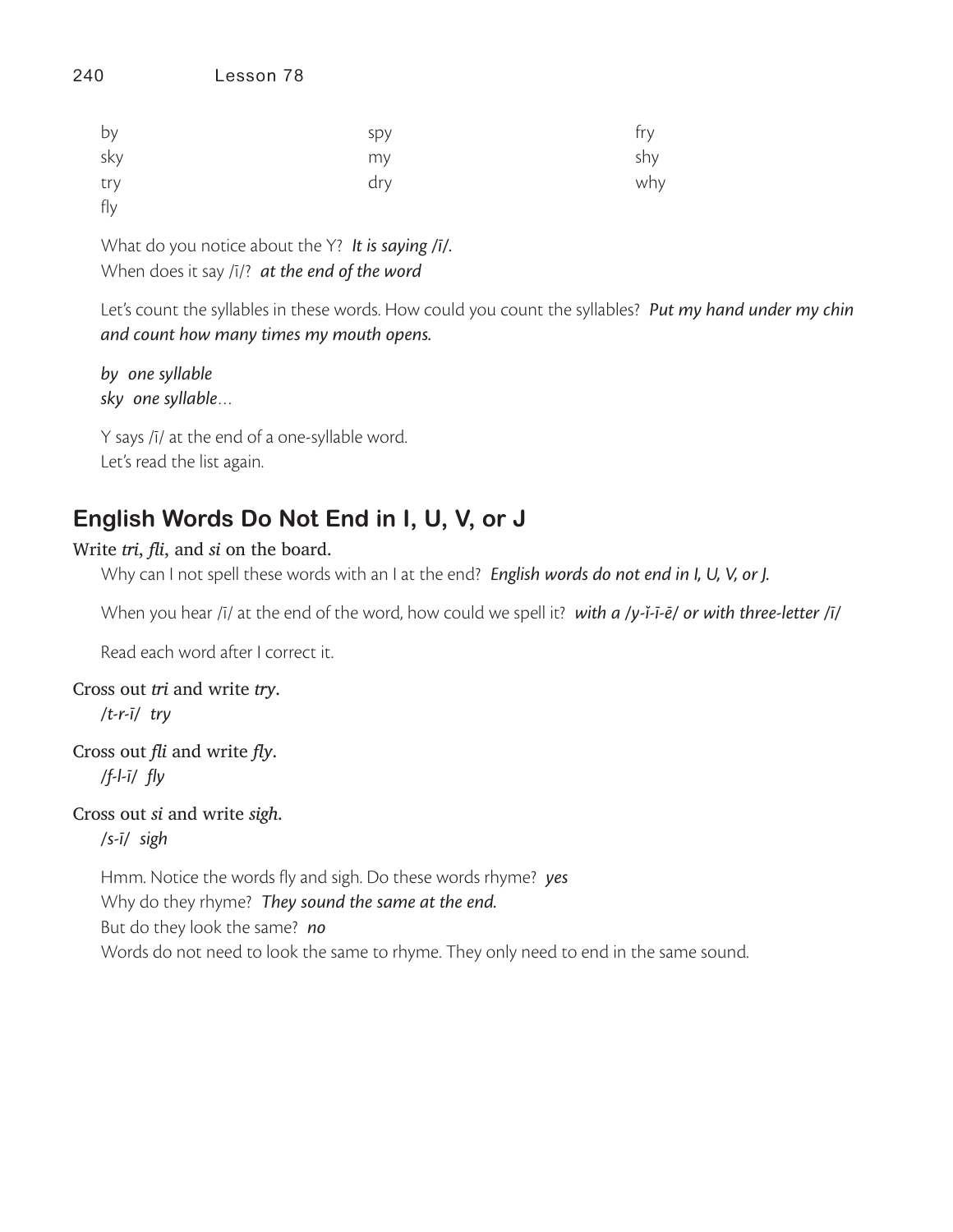### **Phonogram Target**

Read 5-10 phonograms' sound(s). Direct the student to write them someplace on the large whiteboard to create a target. When all the phonograms have been written, tell the student to step back 3-5 steps. Provide the student with a small, soft ball or a NERF® gun. Explain that

Large whiteboard Small, soft ball *NERF® gun with suction cup darts*

you will now read a phonogram, and he should hit the phonogram by throwing the ball at it, or shoot it with the NERF® gun.

## **Phonemic Awareness**

### **Rhyming**

#### 78.2 Rhymes – page 219

Read the words. Draw a line to match the words that rhyme.

*Scissors*

### **Multi-Sensory Fun**

Cut out the words. Place them in two piles on opposite sides of the room. Ask the student to choose a word, read it, run to the other side of the room, then find a word that rhymes.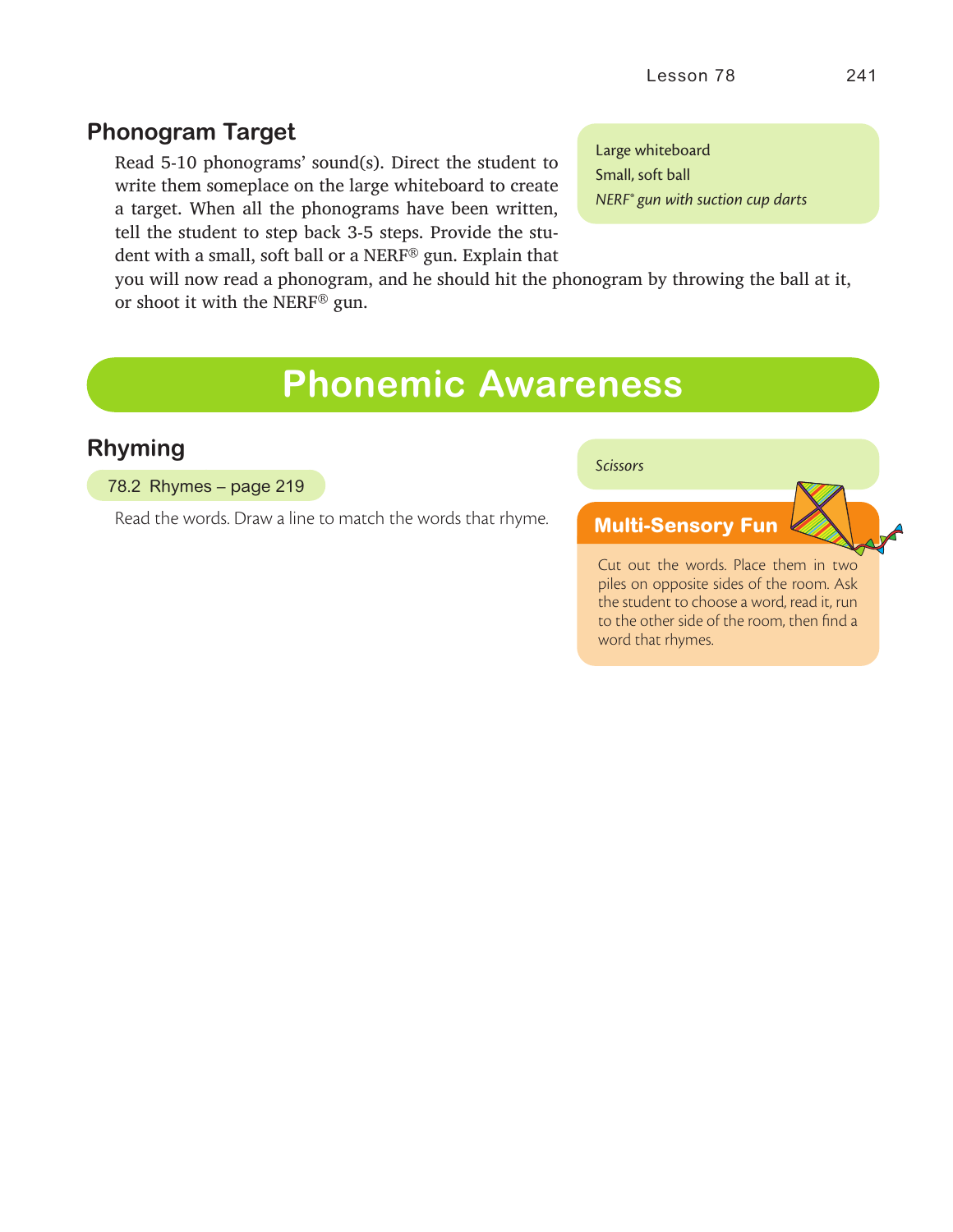# **Spelling Analysis**

## **Spelling Analysis**

Teach the words using the steps for Spelling Analysis. Direct students to write the words on their whiteboards or with Phonogram Game Tiles.

|    | <b>Word</b> | <b>Sentence</b>                 | Say-<br>to-Spell | <b>Markings</b>              | <b>Spelling</b><br><b>Hints</b>                                                                                           |
|----|-------------|---------------------------------|------------------|------------------------------|---------------------------------------------------------------------------------------------------------------------------|
| 1. | by          | He lives by the lake.           | bī               | by                           | Y said long /ī/ at the end of<br>a one-syllable word.                                                                     |
| 2. | show        | Will you show me your drawing?  | shō              | $\mathcal{P}$<br><u>show</u> | Underline/sh/. Underline<br>/ō/ and put a 2 over it.<br>/ow-ō/ said its second<br>sound /o/.                              |
| 3. | fly         | The plane will fly overhead.    | flī              | fly                          | Y said long /ī/ at the end of<br>a one-syllable word.                                                                     |
| 4. | pass        | Please pass the milk.           | păss             | pass                         | We often double F, L, and<br>S after a single vowel at the<br>end of a base word.                                         |
| 5. | ate         | The dog quickly ate the scraps. | āt               | āte                          | Put a line over the /a/.<br>Double underline the silent<br>final E. The vowel said its<br>long sound because of<br>the F. |

# **Comprehension & Fluency**

## **Reading Game**

### 78.3 Reading Basketball Game – pages 220-221

Read the story about the game. Draw a line from player to player showing how the ball traveled during the game.

## **Young Artist Series 7: The Corn Maze**

What is the title? *The Corn Maze* The illustrator is Anna Carlson.

### **Teacher Tip**

For students who struggle with tracking, use a blank sheet of paper to cover the extra lines.

Young Artist Series 7: *The Corn Maze*

Turn to the inside back cover and read the biography for Anna Carlson aloud to the students.